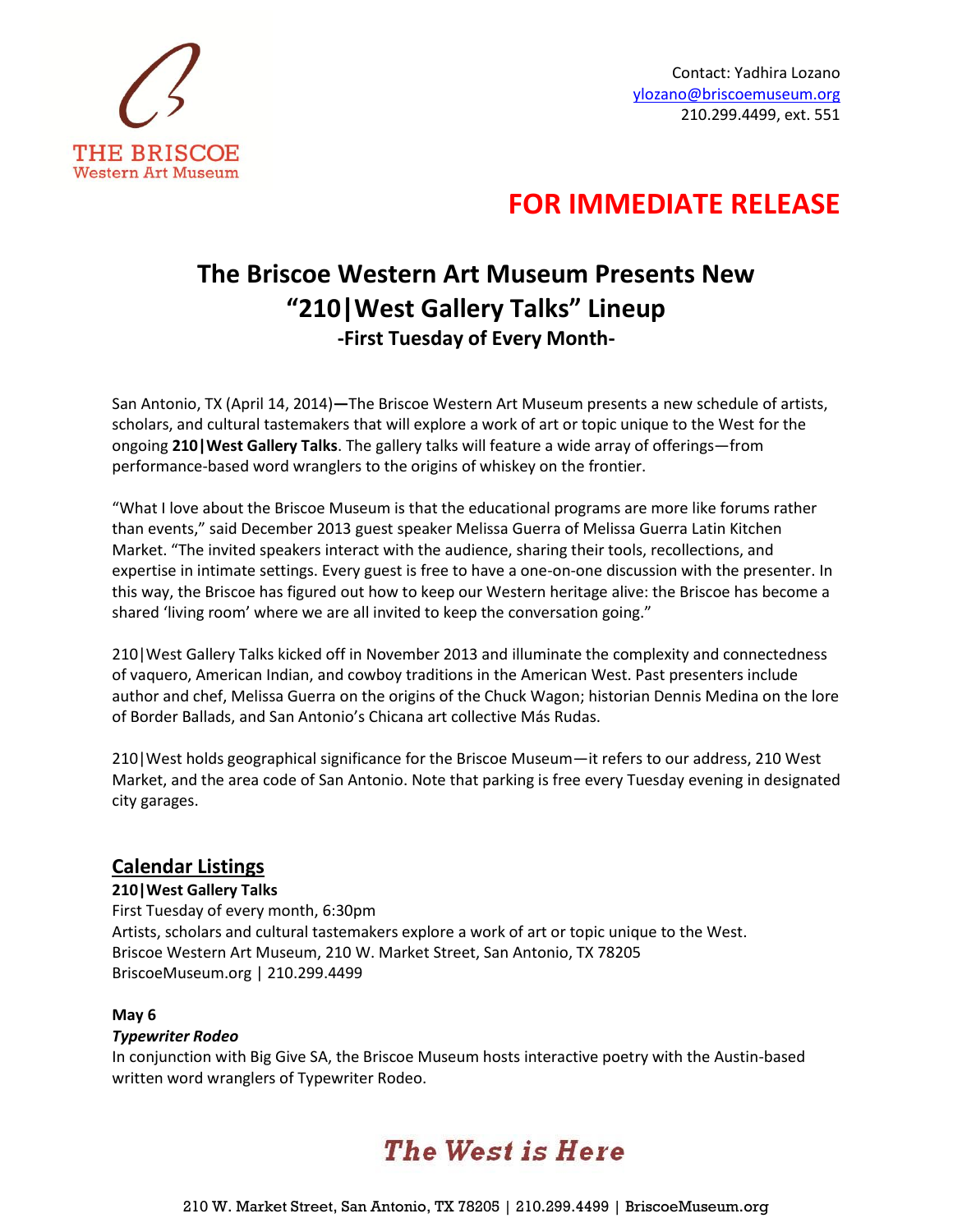

## **FOR IMMEDIATE RELEASE**

#### **June 3**

#### *The Works Progress Administration and the American Southwest*

Art Historian, Sally Whitman Coleman, highlights the government-sponsored commissions from the Depression era, which echo the mythology of American life and progress in the 20<sup>th</sup> century.

#### **July 1**

#### *Contemporary Teepee*

Artist and musician Calvert Nevaquaya (Comanche Nation) explores the significance of the teepee he painted in the Briscoe Museum's collection. He'll also play the Native American flute, which is ceremoniously connected to its creation.

#### **August 5**

#### *Complicated History*

Artist Anne Wallace discusses her pioneering and ranching family's legacy in North Texas and its influence on her work.

#### **September 2**

#### *Politics of Portraiture*

Art Historian and Director of The Wittliff Collections at Texas State University, David Coleman, explores the complex legacy of Edward S. Curtis and his quest to document American Indians in the early 1900s. \*In conjunction with FOTOSEPTIEMBRE

#### **October 7**

#### *Frederic Remington's Urban Cowboy*

Art Historian, Mark Thistlethwaite, investigates Remington's *A Dandy on the Paseo de la Reforma* within the broader context of his artistic career.

#### **November 4**

#### *Constructing the Native Image*

Artist Joe Harjo (Muscogee Nation) responds to Edward S. Curtis' portraits and the issues surrounding non-native depictions of American Indians.

#### **December 2**

#### *Frontier Whiskey*

Al McDavid of San Antonio's Ranger Creek Brewing and Distilling shares insight on whiskey's role in shaping the Western frontier.

#### **About the Briscoe Western Art Museum**

The Briscoe Western Art Museum is named in honor of the late Texas Governor, Dolph Briscoe, Jr. and his wife, Janey Slaughter Briscoe. Its mission is to preserve and interpret the art, history, and culture of the American West through engaging exhibitions, educational programs, and

# **The West is Here**